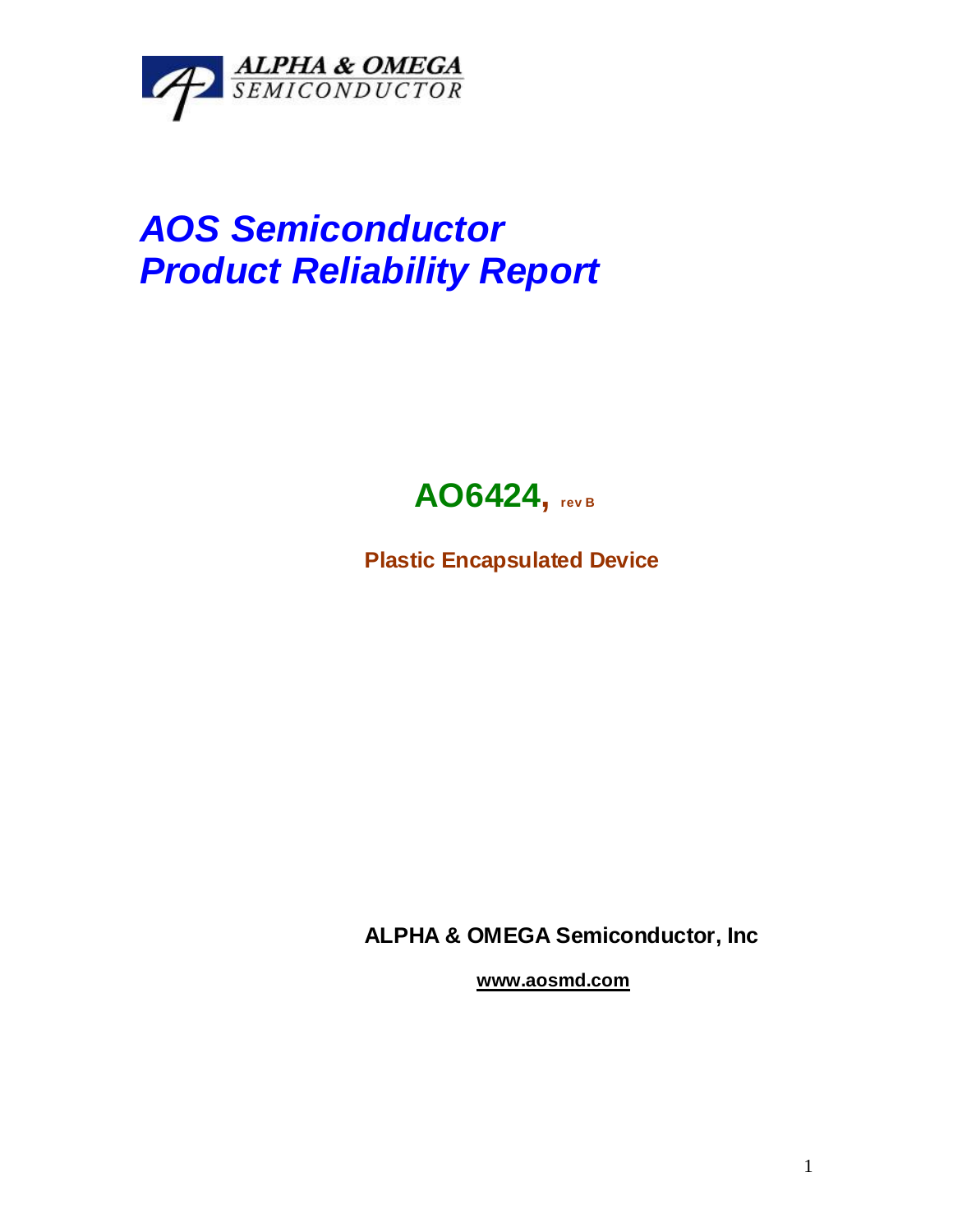

This AOS product reliability report summarizes the qualification result for AO6424. Accelerated environmental tests are performed on a specific sample size, and then followed by electrical test at end point. Review of final electrical test result confirms that AO6424 passes AOS quality and reliability requirements. The released product will be categorized by the process family and be routine monitored for continuously improving the product quality.

#### **Table of Contents:**

- I. Product Description
- II. Package and Die information
- III. Reliability Stress Test Summary and Results
- IV. Reliability Evaluation

#### **I. Product Description:**

The AO6424 uses advanced trench technology to provide excellent  $R_{DS(ON)}$ , low gate charge. This device may be used as a load switch or in PWM applications.

Details refer to the datasheet.

# **II. Die / Package Information:**

|                       | AO6424                         |
|-----------------------|--------------------------------|
| Process               | Standard sub-micron            |
|                       | 30V N-Channel MOSFET           |
| Package Type          | TSOP6                          |
| <b>Lead Frame</b>     | Bare Cu                        |
| Die Attach            | Ag Epoxy                       |
| Bond                  | Cu Wire                        |
| <b>Mold Material</b>  | Epoxy resin with silica filler |
| <b>Moisture Level</b> | Level 1                        |
|                       |                                |